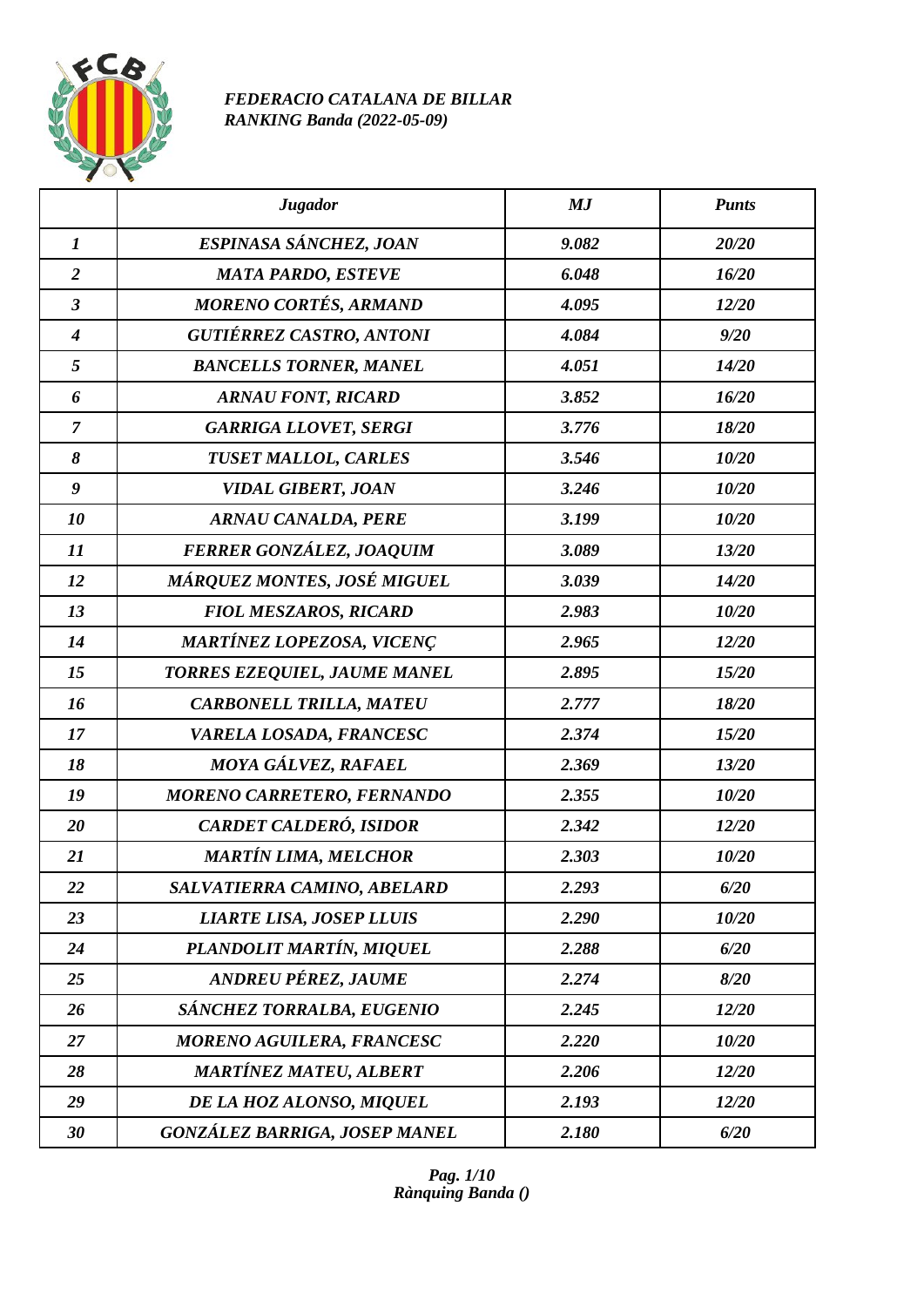

|    | <b>Jugador</b>                   | MJ    | <b>Punts</b> |
|----|----------------------------------|-------|--------------|
| 31 | FERRÉ GUALLAR, JAUME             | 2.110 | 11/20        |
| 32 | GONZÁLEZ LÓPEZ, JESÚS            | 2.102 | 14/20        |
| 33 | CASADÓ ROCA, ALEX                | 2.096 | 9/20         |
| 34 | <b>GARCÍA SORIANO, ANTONI</b>    | 2.096 | 9/20         |
| 35 | <b>MAJUA PERIS, JOSEP LLUIS</b>  | 2.074 | 12/20        |
| 36 | SÁEZ ROMERO, ANTONIO             | 2.066 | 11/20        |
| 37 | <b>AGUT BONSFILLS, RAMON</b>     | 2.057 | 16/20        |
| 38 | FONT GIMÉNEZ, JOAN ANTON         | 2.054 | 8/20         |
| 39 | <b>LATORRE PUIGVERT, ERNEST</b>  | 2.049 | 12/20        |
| 40 | SÁNCHEZ BARRERA, JORGE A.        | 2.024 | 13/20        |
| 41 | SÁNCHEZ BARRERA, MIGUEL          | 1.960 | 14/20        |
| 42 | <b>MAURI JOAN, SALVADOR</b>      | 1.953 | 10/20        |
| 43 | MESAS PARDO, JOSÉ MARÍA          | 1.947 | 11/20        |
| 44 | PÉREZ BLANCH, ROMÀ               | 1.943 | 6/20         |
| 45 | PÉREZ VIÑA, MANUEL               | 1.942 | 6/20         |
| 46 | ORTA BERNARDINO, MANEL           | 1.923 | 10/20        |
| 47 | LÓPEZ BALBOA, ALEJANDRO          | 1.904 | 11/20        |
| 48 | <b>MARTÍNEZ CARRILLO, ANTONI</b> | 1.896 | 9/20         |
| 49 | <b>MONTERO QUERO, RAFAEL</b>     | 1.890 | 12/20        |
| 50 | ZULETA GIRALDO, JOHN JAIRO       | 1.844 | 14/20        |
| 51 | FERNÁNDEZ VELASCO, ENRIC         | 1.838 | 15/20        |
| 52 | NOGUÉS BLANCO, DAVID             | 1.836 | 8/20         |
| 53 | LONGARÓN CALLE, ANTONI G.        | 1.835 | 8/20         |
| 54 | MAGDALENO CARREÑO, ANTONI        | 1.833 | 9/20         |
| 55 | MOLINA MASPOCH, JOSEP RAMÓN      | 1.828 | 8/20         |
| 56 | TORMO BLANCO, FÉLIX              | 1.826 | 11/20        |
| 57 | <b>CUSINÉ BARBER, MANUEL</b>     | 1.812 | 11/20        |
| 58 | LLUMA VERGARA, PERE              | 1.733 | 7/20         |
| 59 | TORO CORRALES, GERMÁN            | 1.727 | 6/20         |
| 60 | SOGUÉS BELTRÁN, CARLOS           | 1.700 | 10/20        |

*Pag. 2/10 Rànquing Banda ()*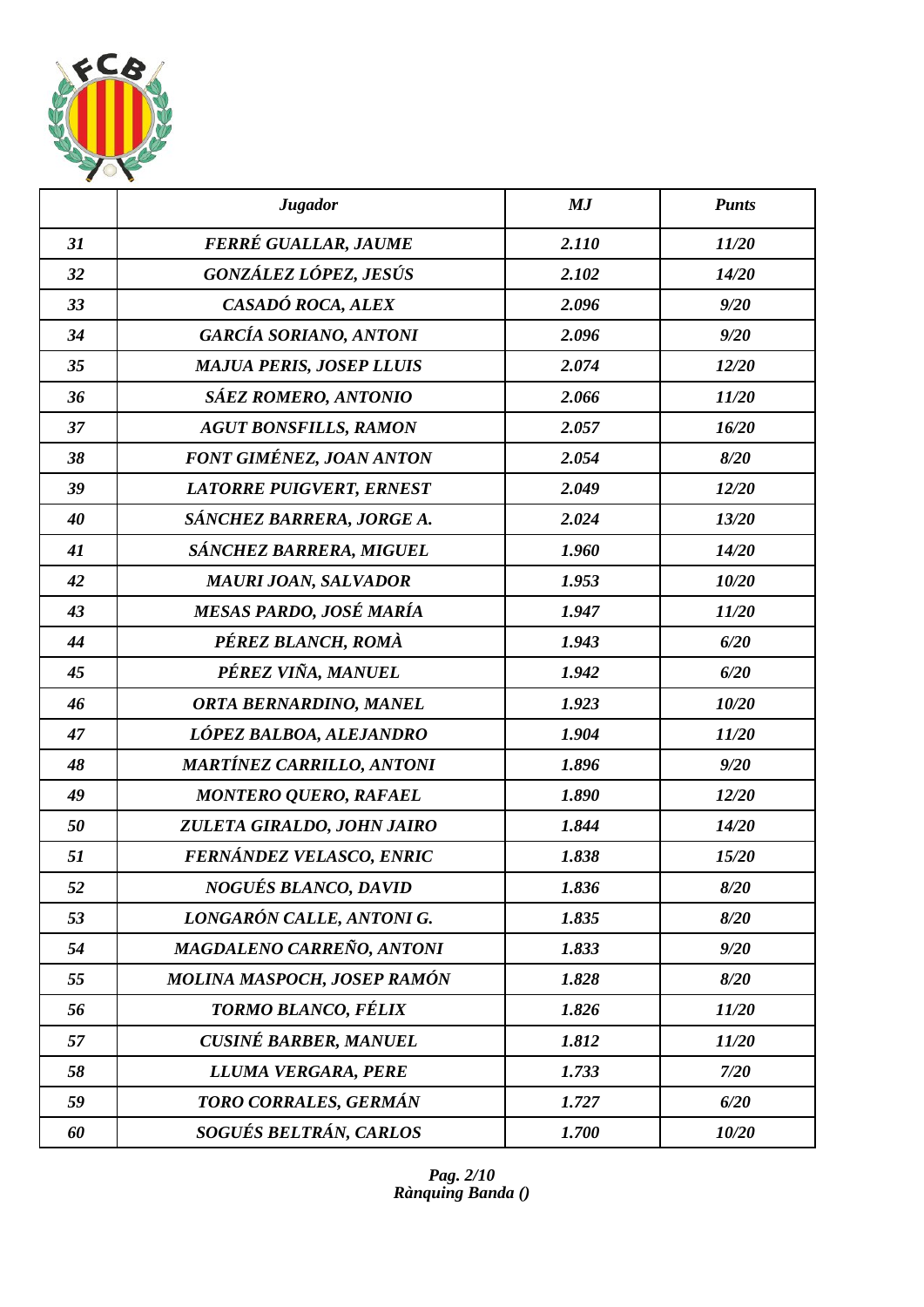

|    | <b>Jugador</b>                      | MJ    | <b>Punts</b> |
|----|-------------------------------------|-------|--------------|
| 61 | <b>BAUTISTA VICENTE, MIQUEL</b>     | 1.677 | 14/20        |
| 62 | <b>COCA BENAIGES, ANTONI</b>        | 1.663 | 13/20        |
| 63 | <b>BASTIDA PARAREDA, JOSEP ANT.</b> | 1.628 | 12/20        |
| 64 | <b>GRIS PERALBA, TONI</b>           | 1.594 | 7/20         |
| 65 | VILA PALAU, JAUME                   | 1.593 | 2/20         |
| 66 | <b>BARNOLAS PARÉS, JOAN</b>         | 1.586 | 11/20        |
| 67 | HERNÁNDEZ HERNÁNDEZ, FRANCESC       | 1.586 | 4/20         |
| 68 | SAQUES GRANACHE, JOAN               | 1.579 | 11/20        |
| 69 | FERNÁNDEZ BARRAGAN, JORGE           | 1.549 | 6/20         |
| 70 | DIEZ AYZA, XAVIER                   | 1.535 | 14/20        |
| 71 | <b>BAS PASTOR, ENRIC</b>            | 1.527 | 10/20        |
| 72 | <b>MARTÍN SIERRA, ANDREU</b>        | 1.524 | 6/20         |
| 73 | CADILLAC JODAR, JORDI               | 1.512 | 10/20        |
| 74 | PASTOR BALAGUÉ, JORDI               | 1.502 | 6/20         |
| 75 | PRATS QUIÑONES, JOSEP Mª            | 1.500 | 5/20         |
| 76 | VIERA PACHE, VALENTÍ                | 1.463 | 10/20        |
| 77 | <b>HUGUET PASCUAL, JORDI</b>        | 1.460 | 15/20        |
| 78 | LÓPEZ PEÑARETE, JULIAN ALBERTO      | 1.448 | 12/20        |
| 79 | <b>VENTURA SANS, MIQUEL</b>         | 1.447 | 12/20        |
| 80 | <b>MORCILLO MARIN, JUAN</b>         | 1.429 | 12/20        |
| 81 | <b>MARTÍNEZ BELLMUNT, JORDI</b>     | 1.417 | 9/20         |
| 82 | <b>MORELL TORRES, JOSEP Ma</b>      | 1.411 | 10/20        |
| 83 | <b>NORIA SILVESTRE, JOAQUIM</b>     | 1.409 | 5/20         |
| 84 | ROBLEDO GONZÁLEZ, ISIDRE            | 1.408 | 2/20         |
| 85 | CARRIÓ LACASA, CARLES               | 1.403 | 10/20        |
| 86 | TORRUBIA GONZÁLEZ, JOSÉ             | 1.393 | 9/20         |
| 87 | <b>OLLER SOLER, GABRIEL</b>         | 1.385 | 12/20        |
| 88 | <b>MONTES GALLARDO, ANTONIO</b>     | 1.370 | 6/20         |
| 89 | <b>HERRERA RUIZ, JESÚS</b>          | 1.359 | 6/20         |
| 90 | SENDRA GABARRÓ, ANTONI              | 1.355 | 14/20        |

*Pag. 3/10 Rànquing Banda ()*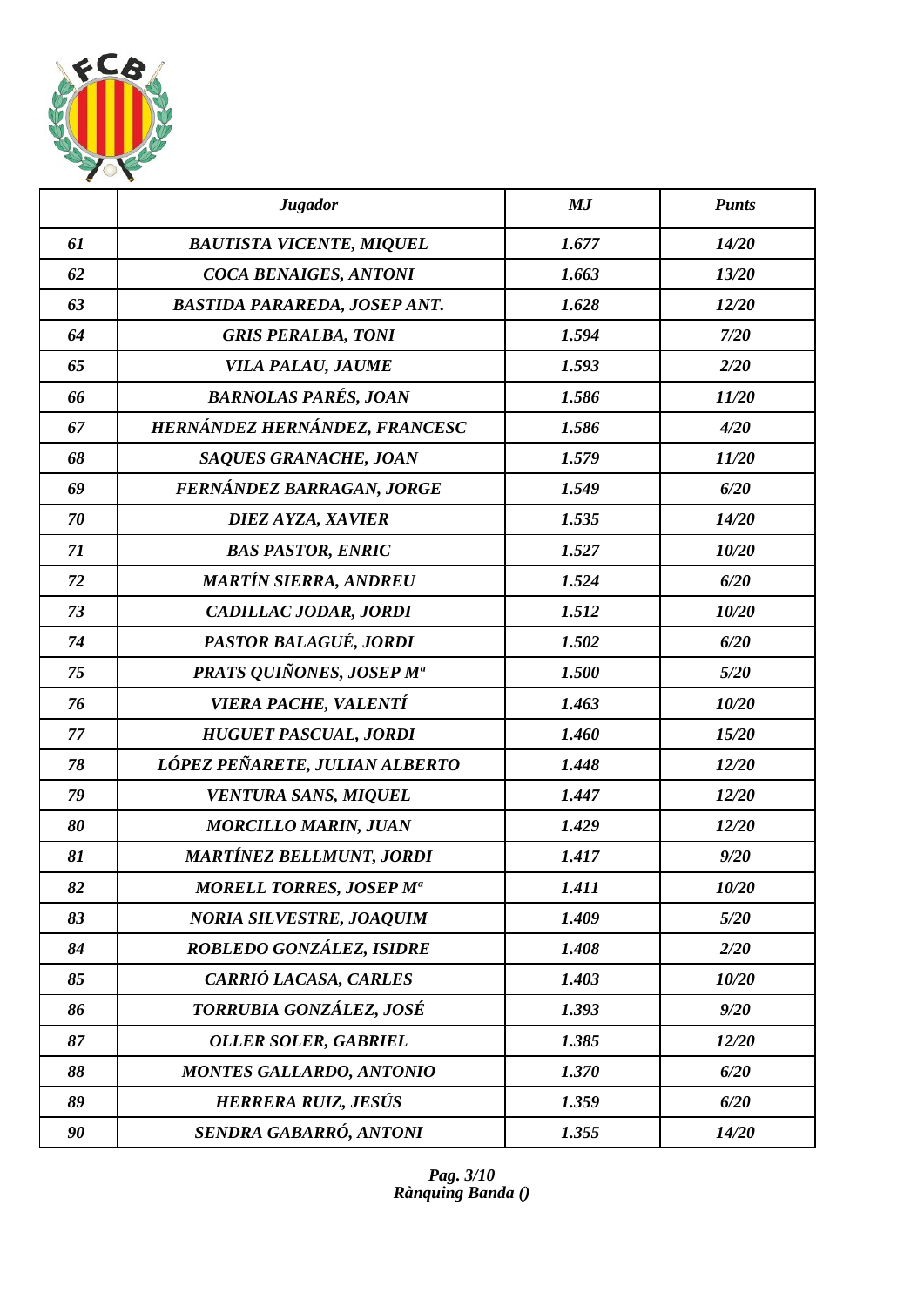

|            | <b>Jugador</b>                      | MJ    | <b>Punts</b> |
|------------|-------------------------------------|-------|--------------|
| 91         | ORTEGA DIAZ, ALBERTO                | 1.353 | 11/20        |
| 92         | ZAPLANA HERNÁNDEZ, JOAN             | 1.348 | 8/20         |
| 93         | CLAPÉS MIRÓ, JORDI                  | 1.344 | 8/20         |
| 94         | ORTA LÓPEZ, LUIS                    | 1.335 | 16/20        |
| 95         | <b>BERENGUERAS COSTA, F. XAVIER</b> | 1.325 | 6/20         |
| 96         | <b>GARCÍA AGUADO, MIGUEL</b>        | 1.325 | 6/20         |
| 97         | <b>MOYA MORENO, ROSENDO</b>         | 1.310 | 8/20         |
| 98         | <b>RAMOS RUIZ, JOSEP</b>            | 1.296 | 14/20        |
| 99         | GARCÍA PÉREZ, JOSÉ MARIANO          | 1.283 | 14/20        |
| 100        | <b>BLADÉ RECHA, ANTONI</b>          | 1.277 | 14/20        |
| 101        | MOTA CALDERÓN, JOSÉ                 | 1.277 | 6/20         |
| 102        | SUÁREZ LASSO, HÉCTOR FABIO          | 1.269 | 11/20        |
| 103        | <b>RALITA ROS, JOAN</b>             | 1.263 | 8/20         |
| 104        | YÁÑEZ ACUÑA, ENRIQUE                | 1.245 | 14/20        |
| 105        | <b>JIMÉNEZ MANZANERO, JESÚS</b>     | 1.242 | 6/20         |
| 106        | ALGABA CASTRO, JOSÉ                 | 1.240 | 4/20         |
| 107        | SALAZAR HERNÁNDEZ, RAFAEL           | 1.239 | 7/20         |
| 108        | <b>BONET CARMONA, SEBASTIÀ</b>      | 1.233 | 12/20        |
| 109        | <b>GIL PÉREZ, ALBERT</b>            | 1.231 | 15/20        |
| <i>110</i> | <b>JOSÉ TORRISCO, ENRIQUE</b>       | 1.224 | 6/20         |
| 111        | <b>BONET PASCUAL, CÉSAR</b>         | 1.220 | 8/20         |
| <i>112</i> | POLO CAMARASA, JOSEP Mª             | 1.219 | 9/20         |
| 113        | PALOMO MORILLAS, JOSEP LLUIS        | 1.219 | 14/20        |
| 114        | FERRANDO PAPIO, RAMÓN               | 1.198 | 8/20         |
| 115        | NUÉVALOS PÉREZ, CARLOS              | 1.191 | 12/20        |
| 116        | <b>MARTÍN TOVAR, FRANCISCO</b>      | 1.183 | 10/20        |
| 117        | GÁLVEZ JURADO, FRANCISCO            | 1.181 | 10/20        |
| 118        | <b>BELLOT BOTELLO, FRANCISCO</b>    | 1.178 | 14/20        |
| 119        | SEGURA MONDRIÁ, FRANCESC XAVIER     | 1.178 | 7/20         |
| <b>120</b> | MIGUEL MATEU, JULIO RAMÓN           | 1.178 | 10/20        |

*Pag. 4/10 Rànquing Banda ()*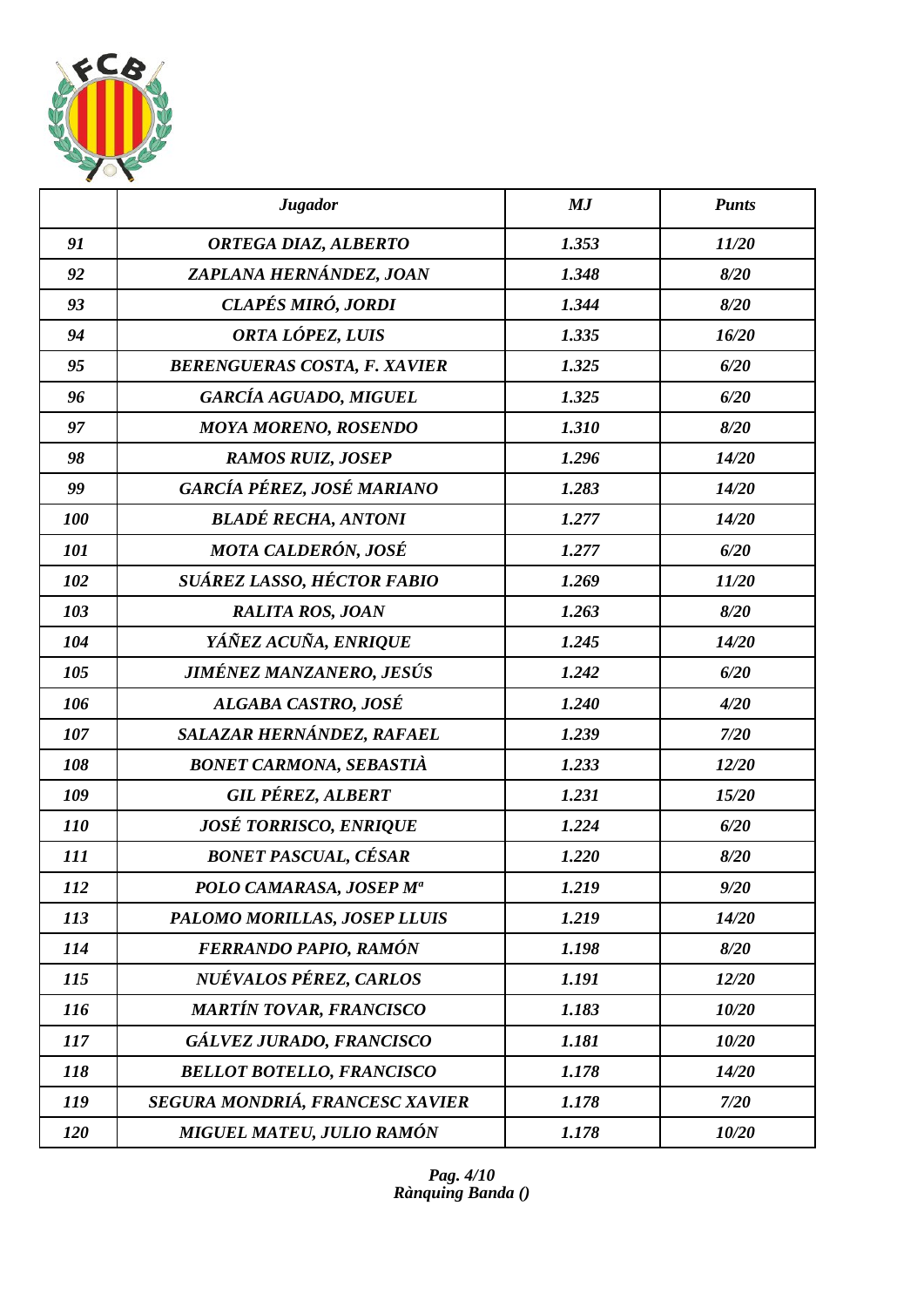

|            | <b>Jugador</b>                         | MJ    | <b>Punts</b> |
|------------|----------------------------------------|-------|--------------|
| 121        | <b>BARENYS PINILLA, MIQUEL</b>         | 1.175 | 12/20        |
| 122        | <b>BASTIDA SALA, XAVIER</b>            | 1.174 | 14/20        |
| 123        | <b>GOMEZ DE LA TORRE RUIZ, IGNACIO</b> | 1.172 | 9/20         |
| 124        | GARCÍA MARTÍNEZ, MANUEL                | 1.171 | 10/20        |
| 125        | <b>GUERRA PRIETO, FCO.JAVIER</b>       | 1.164 | 9/20         |
| 126        | <b>MONTERO LARA, MIGUEL</b>            | 1.163 | 10/20        |
| 127        | <b>BOIX GALVEZ, DANIEL</b>             | 1.157 | 6/20         |
| 128        | <b>BECERRA GÓMEZ, CIPRIANO</b>         | 1.152 | 4/20         |
| 129        | <b>INGLADA ROCA, ESTEVE</b>            | 1.151 | 6/20         |
| 130        | <b>SACREST ROCA, CARLES</b>            | 1.148 | 10/20        |
| 131        | <b>LABRADOR CODINA, JOSEP</b>          | 1.147 | 6/20         |
| 132        | <b>AGUILAR SALA, RAMÓN</b>             | 1.144 | 12/20        |
| 133        | IBAÑEZ APARICIO, JULIÀ                 | 1.142 | 8/20         |
| 134        | CANDELA RAMOS, JORDI                   | 1.139 | 10/20        |
| 135        | MARTÍ TALAVERA, SALVADOR               | 1.135 | 6/20         |
| 136        | <b>BADIA BOSQUE, LLORENÇ</b>           | 1.129 | 6/20         |
| 137        | JUÁREZ ROLDÁN, JOSÉ                    | 1.122 | 6/20         |
| 138        | COSTA GÁSQUEZ, SERGI                   | 1.121 | 4/20         |
| 139        | PERTIÑEZ CAMPOS, MANUEL                | 1.102 | 6/20         |
| <b>140</b> | <b>CUEVAS GALAN, PABLO</b>             | 1.095 | 12/20        |
| 141        | <b>GONZÁLEZ SERRANO, ANTONI</b>        | 1.088 | 2/20         |
| 142        | SÁNCHEZ TRIGUEROS, CARLES              | 1.087 | 9/20         |
| 143        | <b>COMAS FERRER, JORDI</b>             | 1.087 | 6/20         |
| 144        | <b>RIBAS TORRES, PERE</b>              | 1.067 | 18/20        |
| 145        | SÁNCHEZ GIL, ALFONSO                   | 1.060 | 8/20         |
| 146        | <b>ROSES GUITART, ANTONI</b>           | 1.056 | 6/20         |
| 147        | SOLÉ MARSIÑACH, JOSEP MARIA            | 1.044 | 12/20        |
| 148        | <b>MONTOLIU CASTELLVÍ, ALBERT</b>      | 1.038 | 9/20         |
| 149        | COSTA SALVANS, MIQUEL                  | 1.034 | 8/20         |
| 150        | <b>JOU ARGEMI, RAMÓN</b>               | 1.033 | 8/20         |

*Pag. 5/10 Rànquing Banda ()*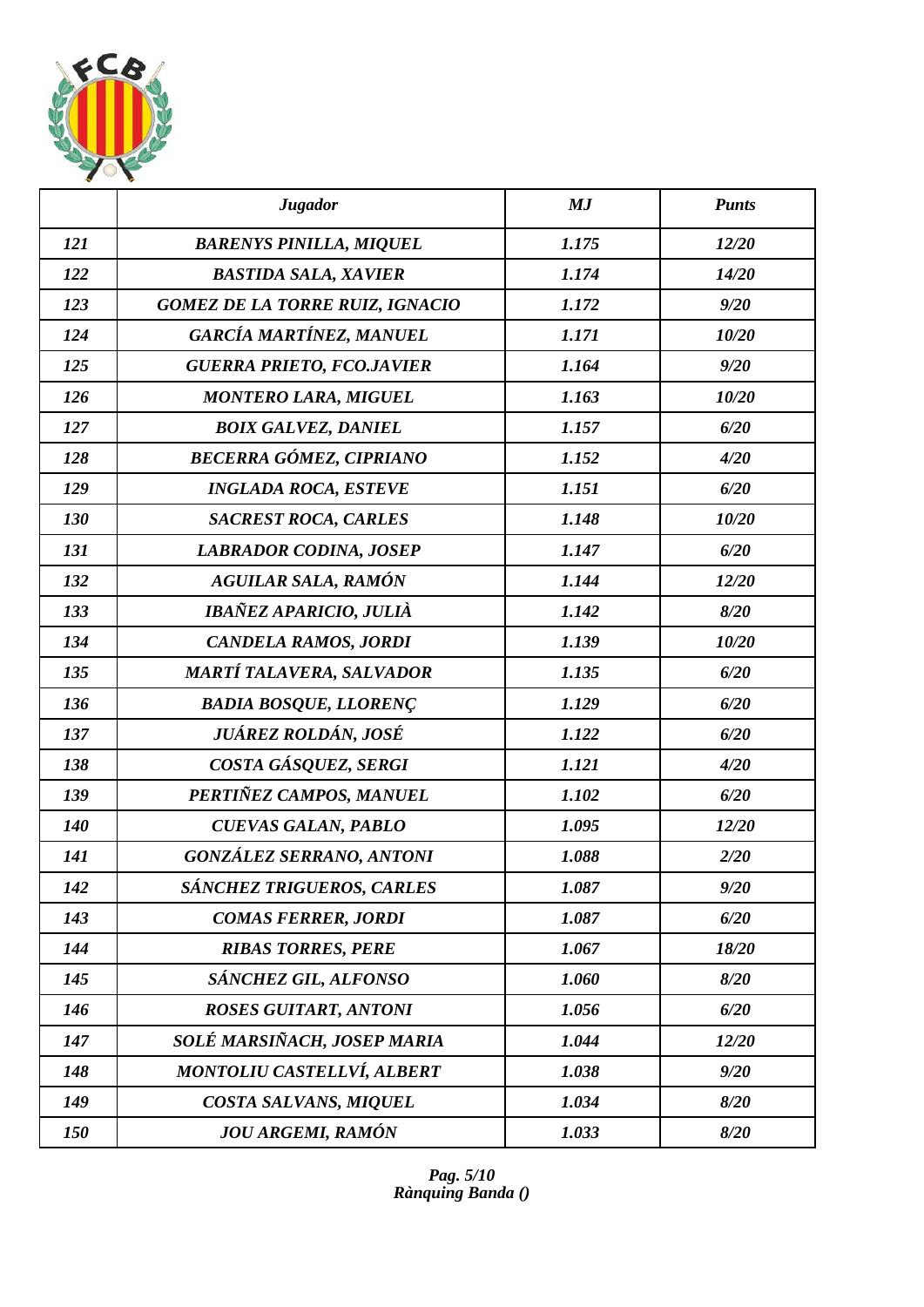

|     | <b>Jugador</b>                    | MJ    | <b>Punts</b> |
|-----|-----------------------------------|-------|--------------|
| 151 | ROSSELLÓ RODRIGUEZ, JAUME         | 1.018 | 10/20        |
| 152 | AGUILERA BUENOSVINOS, JOSÉ MANUEL | 1.011 | 9/20         |
| 153 | <b>MASACHS XENA, SALVADÓ</b>      | 1.005 | 13/20        |
| 154 | <b>BOSCH BOSCH, MIQUEL</b>        | 1.000 | 5/20         |
| 155 | LLOP RUANA, MARTÍ                 | 0.997 | 10/20        |
| 156 | RAMÍREZ FLORENSA, ÓSCAR           | 0.991 | 9/20         |
| 157 | ANDRÉS TARAZONA, JOAQUIM          | 0.981 | 11/20        |
| 158 | LÓPEZ NAVAS, MARTÍN               | 0.968 | 12/20        |
| 159 | <b>BAZ VERGARA, ISIDRE</b>        | 0.968 | 9/20         |
| 160 | <b>FERRER ALONSO, VICENÇ</b>      | 0.956 | 6/20         |
| 161 | <b>BALLESTER VALERO, TOMÁS</b>    | 0.941 | 12/20        |
| 162 | <b>FLORES BLAY, SERGI</b>         | 0.921 | 5/20         |
| 163 | TRULLÁS VERA, YURI                | 0.917 | 2/20         |
| 164 | PÉREZ FERNÁNDEZ, ANTONIO          | 0.911 | 9/20         |
| 165 | CALVACHE BANÚS, JORDI             | 0.905 | 5/20         |
| 166 | <b>ROCA DUCE, JAVIER</b>          | 0.886 | 8/20         |
| 167 | <b>GARCÍA ESPADA, ALFREDO</b>     | 0.884 | 6/20         |
| 168 | <b>JIMÉNEZ BOTIAS, MAX</b>        | 0.865 | 2/20         |
| 169 | FERNÁNDEZ CALLEJÓN, ALFREDO       | 0.824 | 8/20         |
| 170 | TORRENTS VILLARROYA, JOSEP MARIA  | 0.822 | 5/20         |
| 171 | <b>LLOBET TRAVESET, JORDI</b>     | 0.811 | 4/20         |
| 172 | <b>SERRATS ANGRILL, ALEIX</b>     | 0.793 | 8/20         |
| 173 | VILÀ VIDAL, JOSEP                 | 0.780 | 3/20         |
| 174 | <b>SOLER RIUS, EDUARD</b>         | 0.776 | 2/20         |
| 175 | GARCÍA GÓMEZ, ANTONIO             | 0.776 | 6/20         |
| 176 | <b>ROMÁN ROSILLO, JUAN</b>        | 0.770 | 2/20         |
| 177 | <b>FORTUNY ROS, JORDI</b>         | 0.769 | 4/20         |
| 178 | <b>GRAU PICÓ, FRANCESC XAVIER</b> | 0.739 | 3/20         |
| 179 | CASTILLO ALGAR, JUAN CARLOS       | 0.733 | 4/20         |
| 180 | <b>AULADELL CODINA, JOSEP</b>     | 0.723 | 8/20         |

*Pag. 6/10 Rànquing Banda ()*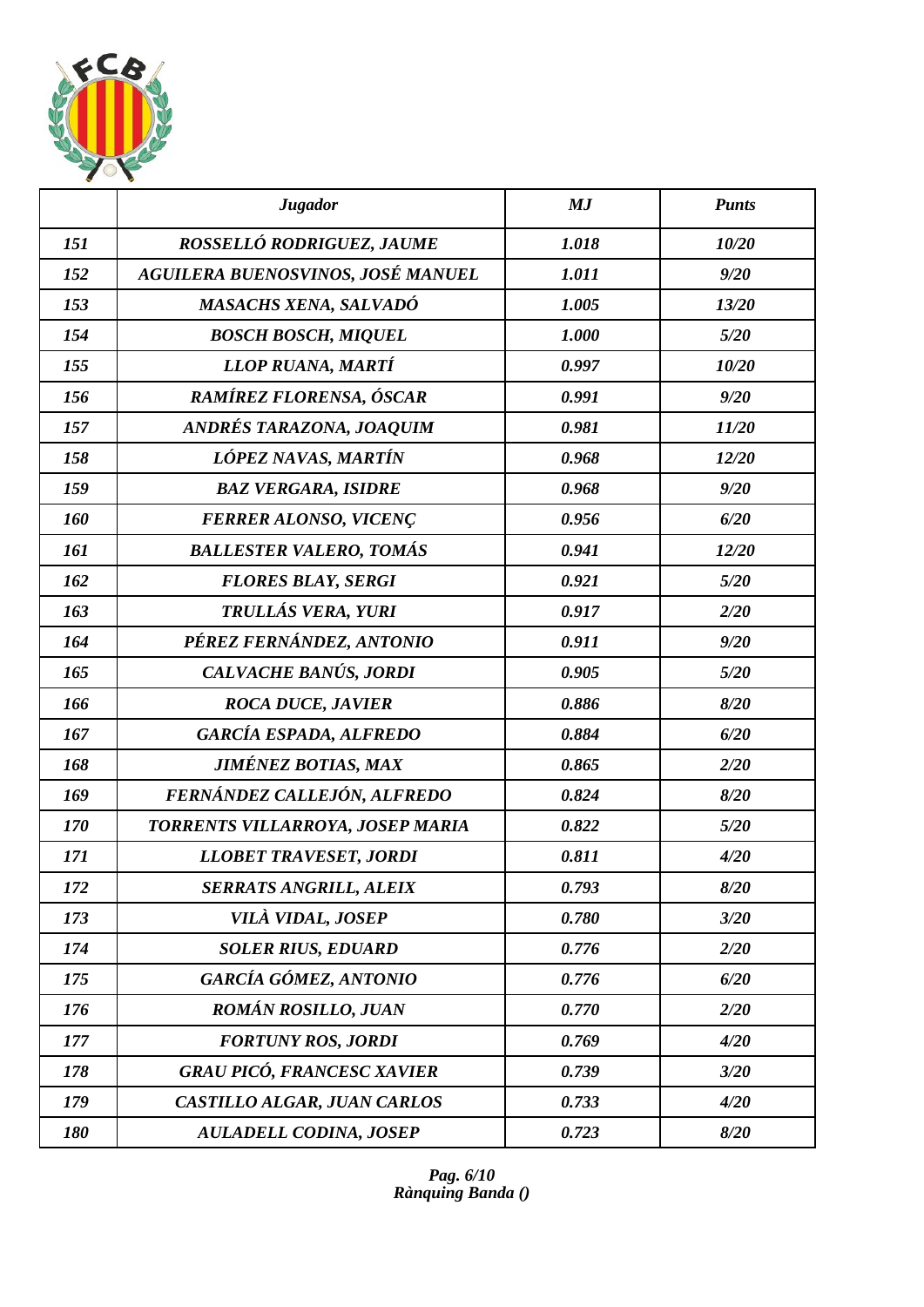

|     | <b>Jugador</b>                          | MJ    | <b>Punts</b> |
|-----|-----------------------------------------|-------|--------------|
| 181 | RODRIGUEZ DIAZ, JOAN MANEL              | 0.723 | 8/20         |
| 182 | CANTERO LLORENTE, FRANCESC M.           | 0.716 | 4/20         |
| 183 | LUQUE CARRILLO, PEDRO                   | 0.707 | 6/20         |
| 184 | PUJOL GARCÍA, JAUME                     | 0.697 | 4/20         |
| 185 | ÁLVAREZ ÁLVAREZ, ALEJANDRO              | 0.690 | 3/20         |
| 186 | <b>GILABERT CAPDEVILA, LLUIS</b>        | 0.676 | 9/20         |
| 187 | <b>GIMÉNEZ FONT, FRANCESC XAVIER</b>    | 0.671 | 2/20         |
| 188 | <b>CHIVA CERVERA, ALFONSO</b>           | 0.173 | 0/20         |
| 189 | <b>GARRIGA COMAS, JORDI</b>             | 6.898 | 14/18        |
| 190 | <b>JIMÉNEZ GALERA, SERGI</b>            | 4.688 | 2/2          |
| 191 | <b>MALLOL RUIZ, BONAVENTURA</b>         | 3.454 | 0/2          |
| 192 | VAN KESSEL, MARK STEFAN                 | 2.778 | 6/6          |
| 193 | CORPAS NATOLI, FERNANDO                 | 2.632 | 0/2          |
| 194 | <b>MARTINICORENA AGUILO, CÉSAR</b>      | 2.449 | 4/4          |
| 195 | PRINZIVALLI CARRUBBA, PIETRO            | 2.380 | 10/14        |
| 196 | <b>RIBAS MONTMANY, ESTEVE</b>           | 2.360 | 0/2          |
| 197 | CHACÓN LÓPEZ, CARLOS J.                 | 2.173 | 4/6          |
| 198 | PINEDA LAFUENTE, JOAN JOSEP             | 2.140 | 6/12         |
| 199 | PÉREZ ANDREU, ALEJANDRO                 | 2.120 | 0/2          |
| 200 | CASTELLS LÓPEZ, ISAAC                   | 2.108 | 10/16        |
| 201 | <b>BARRIENTOS CABALLERO, JOAN JOSEP</b> | 2.049 | 2/4          |
| 202 | <b>VICENTE RUIZ, JOSÉ</b>               | 1.936 | 2/2          |
| 203 | VILALTA PARÉ, VALENTÍ                   | 1.881 | 6/12         |
| 204 | <b>RIUS PIQUÉ, XAVIER</b>               | 1.814 | 0/6          |
| 205 | LENTZ, CHRISTOPHE                       | 1.798 | 8/10         |
| 206 | <b>GARCÉS TURMO, CARMELO</b>            | 1.750 | 0/4          |
| 207 | PALACIOS CAY, ANGEL                     | 1.733 | 8/14         |
| 208 | <b>BOYA SOLER, LLUÍS</b>                | 1.714 | 2/4          |
| 209 | <b>CARRERAS BATLLE, JAUME</b>           | 1.708 | 4/6          |
| 210 | CANDEAL DOMINGUEZ, MANUEL               | 1.679 | 2/8          |

*Pag. 7/10 Rànquing Banda ()*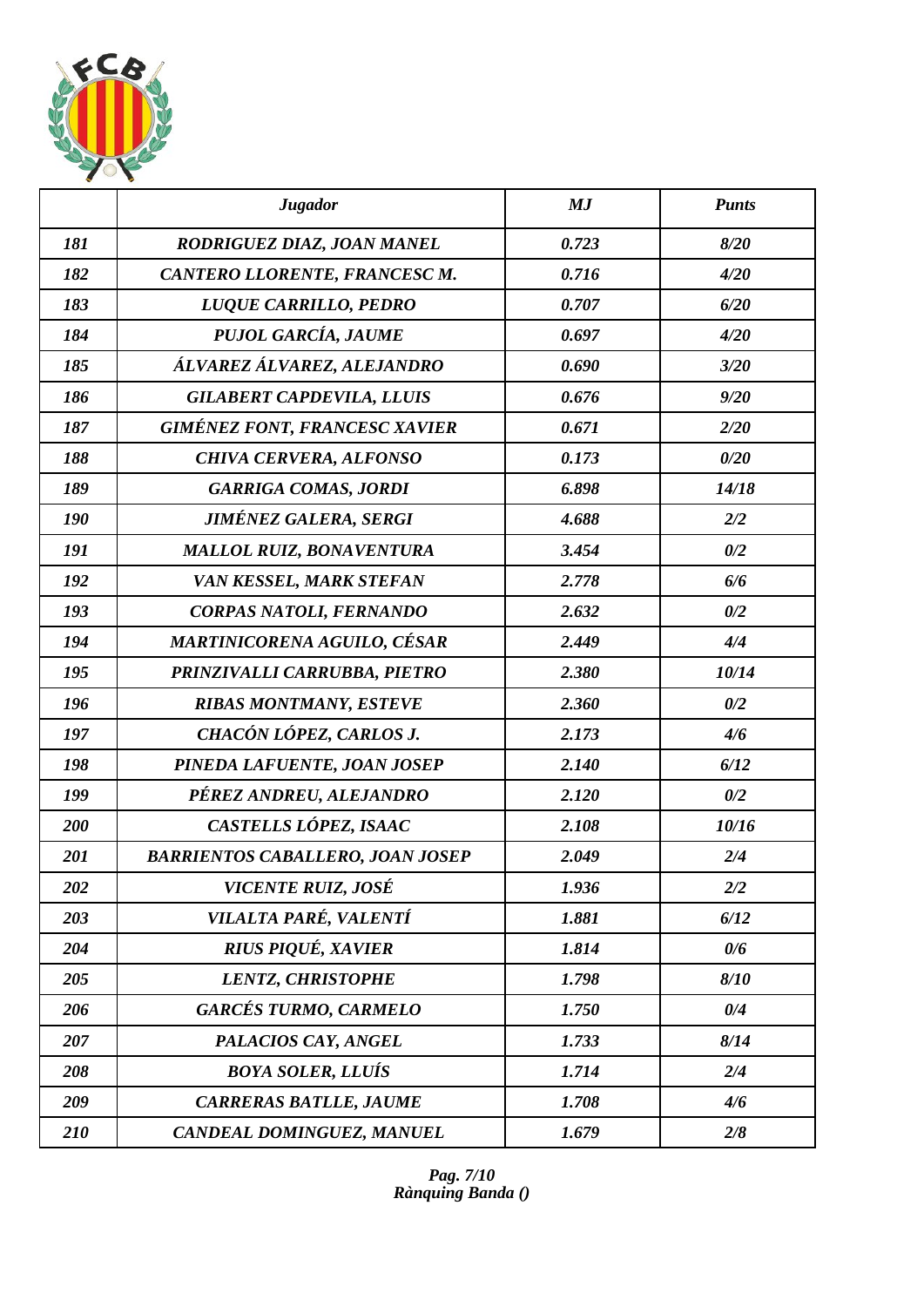

|     | <b>Jugador</b>                    | MJ    | <b>Punts</b> |
|-----|-----------------------------------|-------|--------------|
| 211 | SERRANO FERNÁNDEZ, JORDI          | 1.648 | 6/6          |
| 212 | PÉREZ LÓPEZ, JOSEP ANT.           | 1.571 | 2/8          |
| 213 | CORTÉS TESTILLANO, FRANCISCO      | 1.538 | 2/2          |
| 214 | PEÑA MARTÍNEZ, FRANCISCO          | 1.520 | 0/6          |
| 215 | <b>GUIU GIRAUT, CARLOS</b>        | 1.506 | 6/14         |
| 216 | <b>MAYMO LLARGUES, ANTONI</b>     | 1.493 | 8/10         |
| 217 | LÓPEZ LÓPEZ, SATURIO              | 1.483 | 0/6          |
| 218 | <b>GONZÁLEZ CASTILLO, MANUEL</b>  | 1.468 | 3/8          |
| 219 | MARÍN SÁNCHEZ, JOSÉ IGNACIO       | 1.428 | 6/12         |
| 220 | PÉREZ ZORRILLA, RAFAEL            | 1.426 | 0/4          |
| 221 | GONZÁLEZ SÁNCHEZ, JOSEP LL.       | 1.403 | 8/16         |
| 222 | RAMOS CLARES, FRANCISCO JAVIER    | 1.400 | 6/12         |
| 223 | <b>PRATS PERI, IVÁN</b>           | 1.396 | 10/18        |
| 224 | MONTASELL NADAL, JOAQUIM          | 1.368 | 0/4          |
| 225 | FRADERA NOÉ, JORDI                | 1.357 | 0/2          |
| 226 | <b>MORENO MEDINA, JUAN CARLOS</b> | 1.353 | 12/16        |
| 227 | <b>MÁRQUEZ MONTES, ANTONIO</b>    | 1.353 | 0/6          |
| 228 | <b>BOSQUED TORE, DAVID</b>        | 1.329 | 5/10         |
| 229 | SALVANY REÑE, JOSÉ MARÍA          | 1.312 | 4/18         |
| 230 | <b>ARTIGAS BENTANACHS, XAVIER</b> | 1.275 | 4/12         |
| 231 | <b>SOLAR MOLINA, SERGIO</b>       | 1.267 | 0/2          |
| 232 | <b>GARCÍA MARÍN, FERNANDO</b>     | 1.250 | 2/2          |
| 233 | <b>MARTÍNEZ CALDERÓN, XAVIER</b>  | 1.239 | 12/18        |
| 234 | <b>JANES AUTONELL, RAMÓN</b>      | 1.212 | 5/18         |
| 235 | DAVILA SILVA, HENRY               | 1.199 | 10/14        |
| 236 | <b>GONZÁLEZ NAVARRETE, JUAN</b>   | 1.191 | 5/8          |
| 237 | <b>ABIZANDA SOLER, IGNACIO</b>    | 1.177 | 8/18         |
| 238 | <b>CASALS OLIVA, JAUME</b>        | 1.150 | 2/2          |
| 239 | <b>DOMINGO JUAN, JORGE</b>        | 1.143 | 2/2          |
| 240 | SANTESMASSES BENET, FRANCESC X.   | 1.098 | 4/8          |

*Pag. 8/10 Rànquing Banda ()*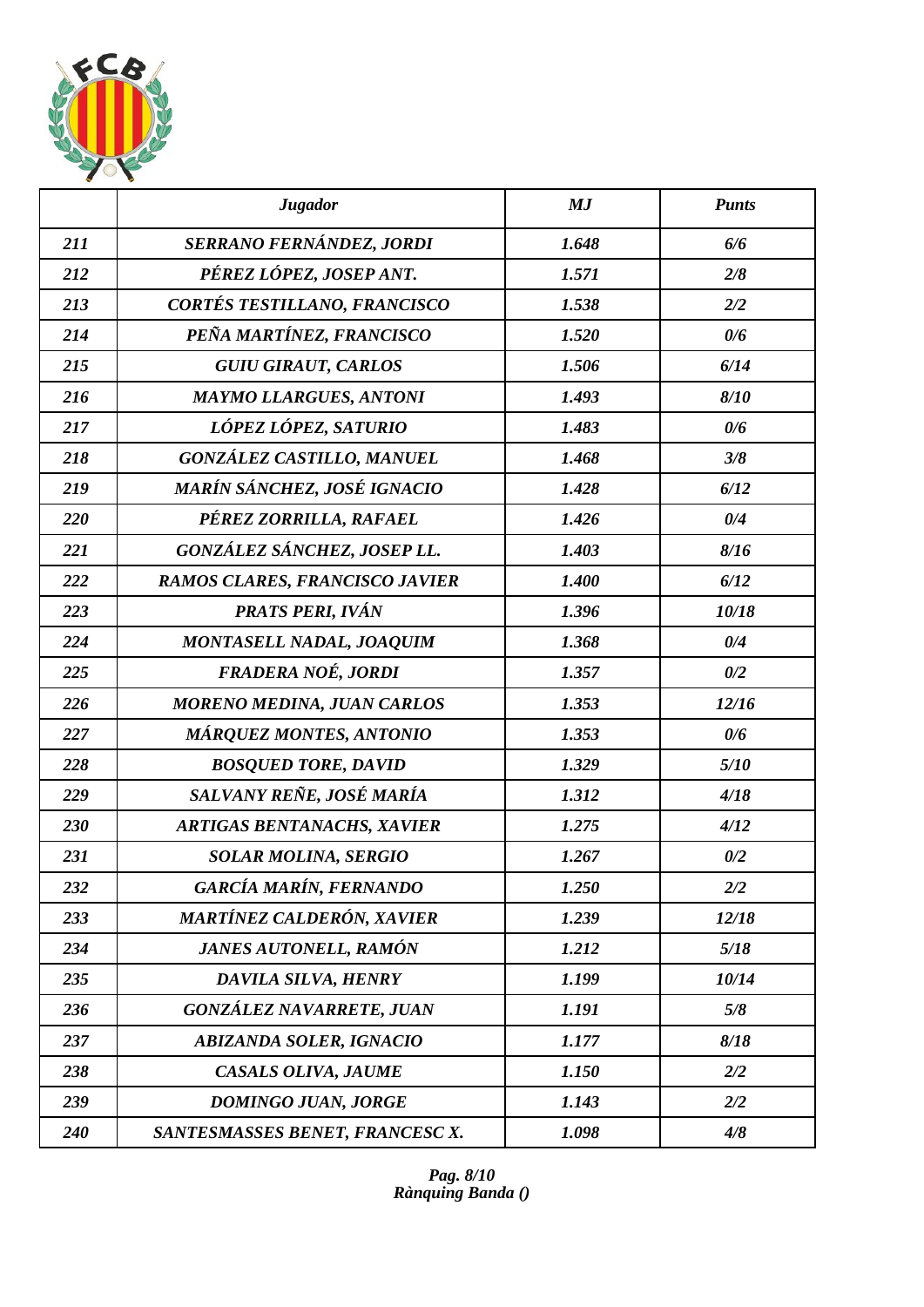

|     | <b>Jugador</b>                     | MJ    | <b>Punts</b> |
|-----|------------------------------------|-------|--------------|
| 241 | CARALT VILA, MIQUEL                | 1.094 | 6/14         |
| 242 | <b>SARRATE POCH, PERE</b>          | 1.090 | 6/16         |
| 243 | <b>MARTÍNEZ MORENO, DANIEL</b>     | 1.071 | 8/12         |
| 244 | PLANAS SITJÀ, TOMÀS                | 1.069 | 6/18         |
| 245 | <b>RUIZ NAVARRO, SERGIO</b>        | 1.059 | 12/18        |
| 246 | <b>VEIGA CARRETE, DAVID</b>        | 1.045 | 2/6          |
| 247 | DAUDE COSTA, ALBERTO               | 1.021 | 8/18         |
| 248 | CASTAÑÉ ESCUBEYRO, JOAQUIM         | 0.993 | 4/10         |
| 249 | <b>GARCÍA ESPIGARES, FRANCISCO</b> | 0.985 | 4/12         |
| 250 | <b>GARCÍA ESPIGARES, JOSÉ</b>      | 0.974 | 0/6          |
| 251 | FUENTE JUTGLÀ, SANTI               | 0.967 | 8/10         |
| 252 | MAYO CUBERO, JOSÉ AUGUSTO          | 0.954 | 6/16         |
| 253 | <b>ANDRÉS AULADELL, LLUIS</b>      | 0.909 | 2/10         |
| 254 | VILLÉN GALLACH, JOAN               | 0.905 | 4/10         |
| 255 | VILA CATAFAL, JUAN                 | 0.902 | 4/10         |
| 256 | <b>RUBIO MOYA, ANTONIO</b>         | 0.895 | 10/16        |
| 257 | <b>AMORETTI VIDAL, LLUIS</b>       | 0.880 | 5/8          |
| 258 | <b>DUQUE MATEO, FRANCISCO</b>      | 0.879 | 2/10         |
| 259 | ARIAS SÁNCHEZ, MIGUEL              | 0.874 | 4/6          |
| 260 | PERALTA TUDELA, SALVADOR           | 0.872 | 2/2          |
| 261 | <b>RAULET CLOS, ESTEVE</b>         | 0.863 | 2/12         |
| 262 | MAQUEDA DURÁN, JOAN                | 0.861 | 2/6          |
| 263 | JUSTICIA RODRÍGUEZ, EMILIO         | 0.857 | 0/2          |
| 264 | CAÑELLAS TAPIZ, ALAIN              | 0.841 | 0/6          |
| 265 | VILCHEZ VELASCO, ÁNGEL             | 0.833 | 0/2          |
| 266 | LLOVERAS MARTÍNEZ, FCO. JOSÉ       | 0.829 | 0/2          |
| 267 | MARTÍNEZ LOPEZOSA, JOSÉ            | 0.825 | 0/2          |
| 268 | <b>HERRERÍAS CRUZ, JOAN JOSEP</b>  | 0.825 | 0/2          |
| 269 | ROPERO VILARÓ, ADRIÀ               | 0.767 | 0/4          |
| 270 | <b>FUENTE MONTANE, NICOLAU</b>     | 0.761 | 0/6          |

*Pag. 9/10 Rànquing Banda ()*